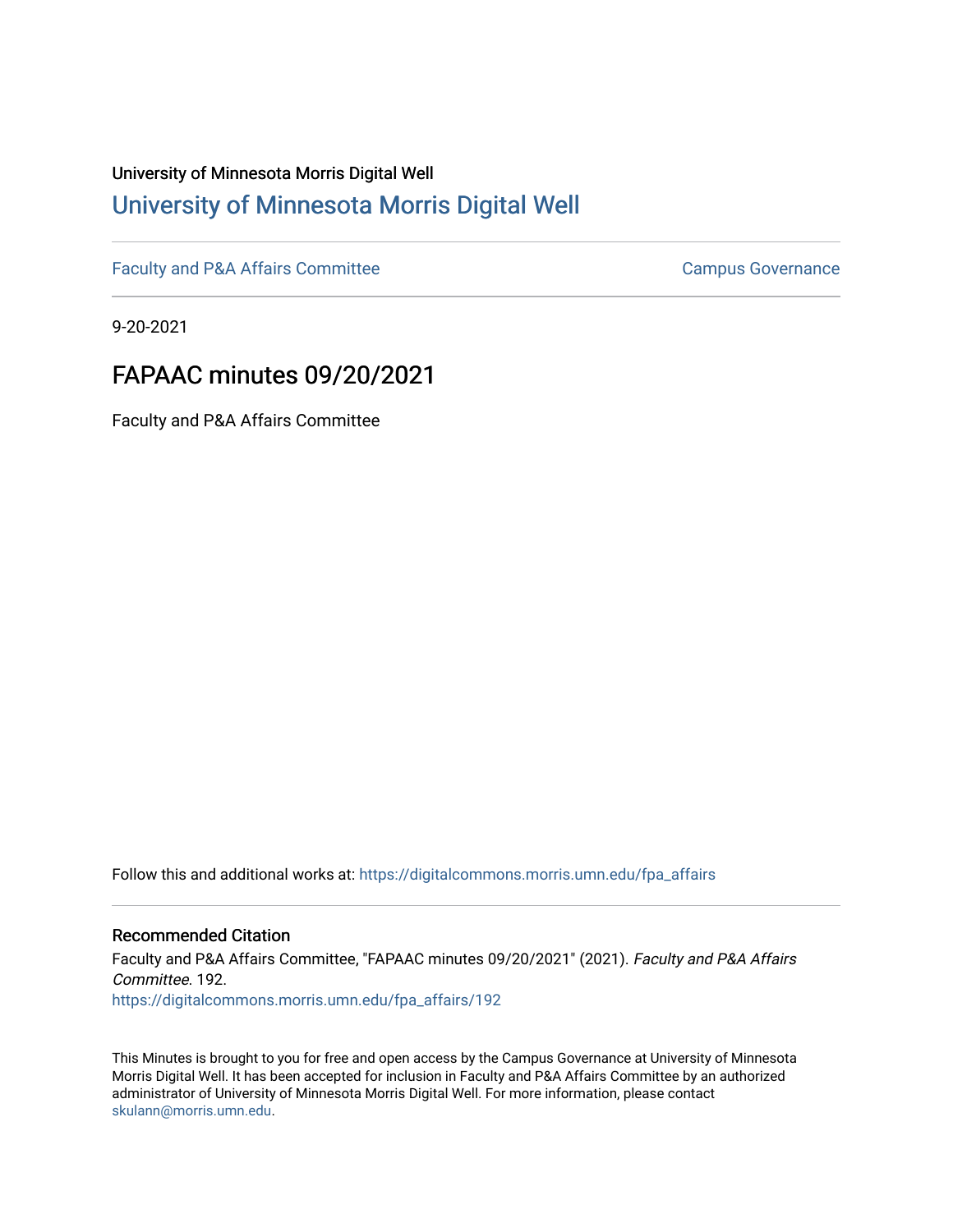**Faculty and P&A Affairs Committee [\(FACPAAC\)](https://committees.morris.umn.edu/faculty-and-pa-affairs-committee)**

# **Sept 20, 2021 Meeting**

# **11:40 AM-12:40 PM**

# **Minutes**

# **Present**

Brad Deane, Carrie Jepma, Elena Machasova, Emily Bruce, Nick Skulan

# **Approving Previous Meeting Minutes**

● Minutes approved

# **Discussion of FPDD**

- Notes from "debriefing" of the FPDD subcommittee
	- $\circ$  Some confusion as to the purpose of the event and who is the target audience
	- Dual purpose
		- Social/networking
		- Professional development
		- Adds to confusion about purpose and target audience
	- Timing (beginning of fall semester) is problematic for staff participation
	- Planning committee needs a better idea of the event budget going forward
	- Beneficial to have a committee comprised of volunteers who want to be on it
- Steps we can take: report to campus assembly, PDD "mission" (with proper discussion with the subcommittee, the Dean's office, and the VCs)
	- Having a mission statement would make planning easier in the future.
	- This would reduce confusion about the purpose of the event and the target audience for the event
- Timeline for this year's event and the plan
	- Select subcommittee members for planning committee in the fall
- Present at next Assembly meeting for information
	- Brief overview of feedback
	- Express intent to create a mission statement
	- Solicit volunteers for 2022-23 PDD planning committee

#### **Single semester leave concerns**

- A couple junior faculty members brought the issue of SSL forward.
- There is a sense that a SSL was promised in offer letters or contracts